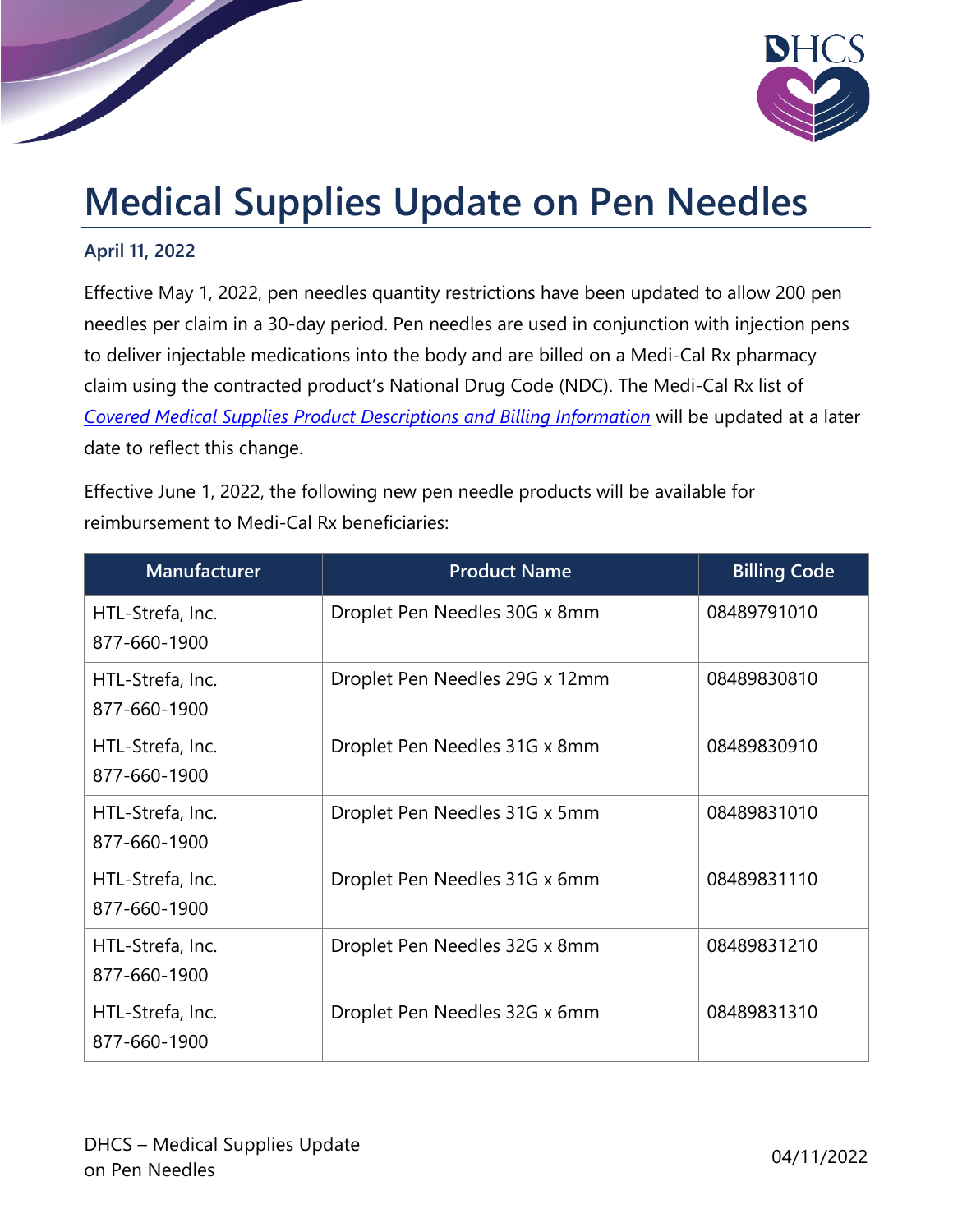| Manufacturer                              | <b>Product Name</b>                           | <b>Billing Code</b> |
|-------------------------------------------|-----------------------------------------------|---------------------|
| HTL-Strefa, Inc.<br>877-660-1900          | Droplet Pen Needles 32G x 5mm                 | 08489831410         |
| HTL-Strefa, Inc.<br>877-660-1900          | Droplet Pen Needles 32G x 4mm                 | 08489831510         |
| Simple Diagnostics<br>877-342-8385        | COMFORT EZ PEN NEEDLES 8MM 31G, box<br>of 100 | 98302000198         |
| Simple Diagnostics<br>877-342-8385        | COMFORT EZ PEN NEEDLES 5MM 31G, box<br>of 100 | 98302000199         |
| Simple Diagnostics<br>877-342-8385        | COMFORT EZ PEN NEEDLES 6MM 31G, box<br>of 100 | 98302000200         |
| <b>Simple Diagnostics</b><br>877-342-8385 | COMFORT EZ PEN NEEDLES 5MM 31G, box<br>of 50  | 98302001430         |
| Simple Diagnostics<br>877-342-8385        | COMFORT EZ PEN NEEDLES 6MM 31G, box<br>of 50  | 98302001431         |
| Simple Diagnostics<br>877-342-8385        | COMFORT EZ PEN NEEDLES 8MM 31G, box<br>of 50  | 98302001432         |
| Simple Diagnostics<br>877-342-8385        | COMFORT EZ PEN NEEDLES 4MM 32G, box<br>of 50  | 98302001433         |
| Simple Diagnostics<br>877-342-8385        | COMFORT EZ PEN NEEDLES 5MM 32G, box<br>of 50  | 98302001434         |
| <b>Simple Diagnostics</b><br>877-342-8385 | COMFORT EZ PEN NEEDLES 6MM 32G, box<br>of 50  | 98302001435         |
| Simple Diagnostics<br>877-342-8385        | COMFORT EZ PEN NEEDLES 4MM 32G, box<br>of 100 | 98302014059         |
| Simple Diagnostics<br>877-342-8385        | COMFORT EZ PEN NEEDLES 5MM 32G, box<br>of 100 | 98302014173         |
| Simple Diagnostics<br>877-342-8385        | COMFORT EZ PEN NEEDLES 6MM 32G, box<br>of 100 | 98302014174         |